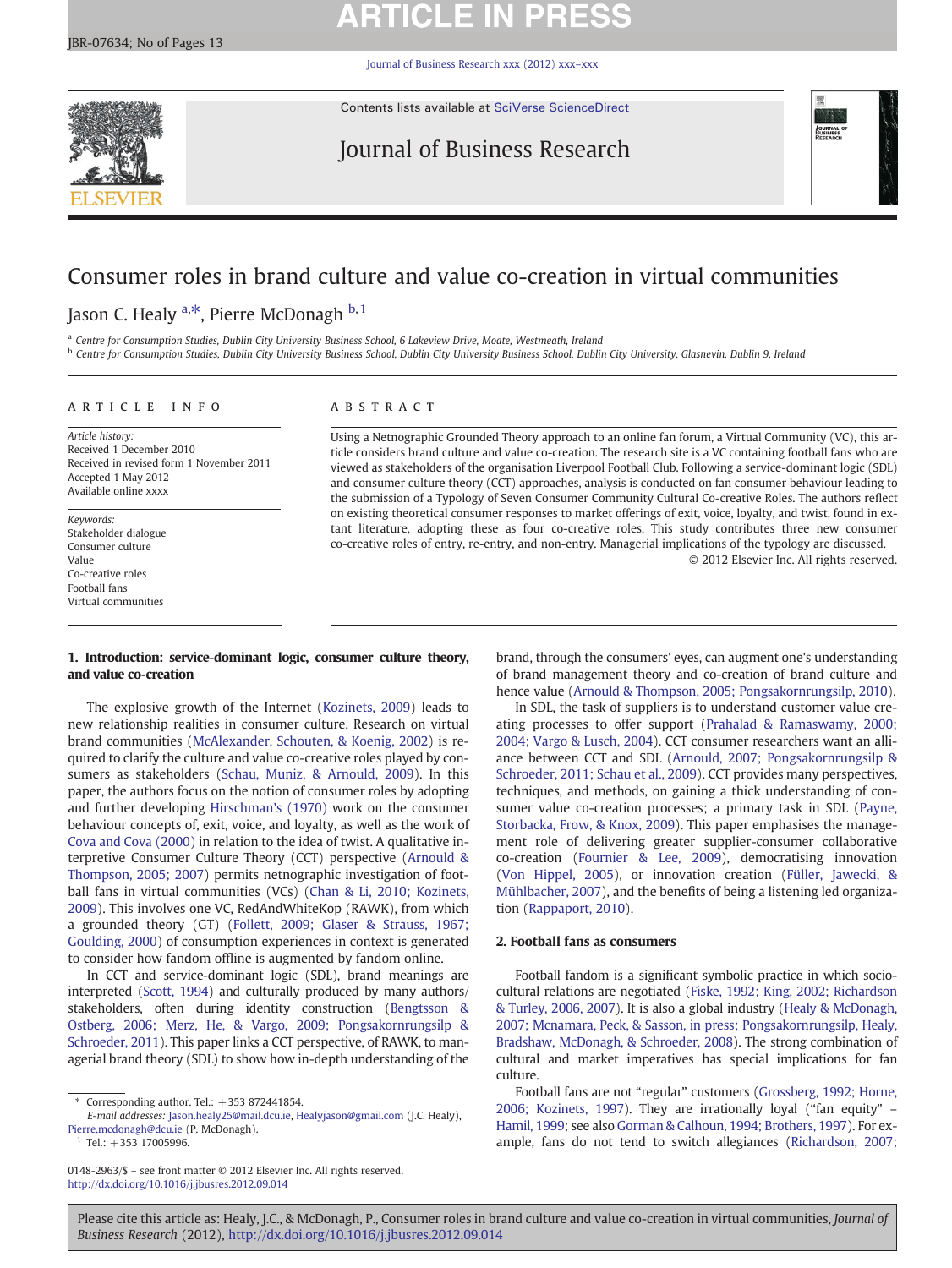### 2 J.C. Healy, P. McDonagh / Journal of Business Research xxx (2012) xxx–xxx

[Sandvoss, 2003](#page--1-0)). In this pseudo-religious activity, fans are members of sacred "imagined communities" [\(Anderson, 1983/2006; Richardson,](#page--1-0) [2007\)](#page--1-0). Community is important to many fans and there is a shared sense of emotional ownership ([King, 2000; Football Task Force, 1999\)](#page--1-0). This deep attachment makes fans a "captive market" [\(Conn, 1997](#page--1-0)) whose demand is inelastic ([Conn, 1999](#page--1-0)); a monopolistic scenario [\(Michie & Oughton, 1999\)](#page--1-0). Fandom is co-creative; for example, the stadium atmosphere is produced and consumed by fans ([Holt, 1995; King,](#page--1-0) [2002](#page--1-0) p. 141; [Pongsakornrungsilp, 2010\)](#page--1-0). But the heavy emotional bond [\(Football Task Force, 1999](#page--1-0)) may lead to possessiveness and desire for more control or co-creation that goes beyond the traditional offline realm of fandom, such as on non-match-days, or on the part of fans who cannot attend matches for whatever reason (e.g., finance, geographical location). This stimulates fan participation in online environments in order to augment and increase their cultural production. Fans display a willingness to partake in co-construction of their social reality, whether it is through display of banners and flags, or the singing of traditional club songs, or even the penning of some new ones [\(Pongsakornrungsilp, 2010; Richardson, 2007](#page--1-0); see also [Brown, 2007\)](#page--1-0). Fans generally engage in various such practices, utilising any resources they can, to enshrine their identity ([Grossberg, 1992\)](#page--1-0), practice, and experience as co-productive ([Kozinets, 2001; Richardson & Turley, 2006,](#page--1-0) [2007\)](#page--1-0) and non-vicarious. The reason for this may be that consumers tend to regard possessions as parts of their identity/selfhood ([Belk,](#page--1-0) [1987a; 1988\)](#page--1-0). Such possessions have a major role to play in the emotional well-being of the consumer: "if they wax and prosper, he feels triumphant; if they dwindle and die away, he feels cast down" [\(James,](#page--1-0) [1890](#page--1-0) pp. 291–2). [Belk \(1988 p. 158; 1995 p. 72\)](#page--1-0) observes that such highly "cathected" possessions in one's extended self tend to be better cared for, maintained, and safeguarded by consumers. Fans' desire for interactivity to create their culture in ways that go far beyond market transactions is representative of what [Richardson and Turley \(2006\)](#page--1-0) observe as a widely held belief amongst supporters: being a supporter is something that you do, not something you can buy [\(Richardson, 2007](#page--1-0) p. 156). In "doing" fandom, RAWK members engage various roles.

#### 3. General consumer roles

Within consumer culture, consumers are deemed to act in various ways. In this paper, [Hirschman's \(1970\)](#page--1-0) consumer behaviour roles, exit, voice, and loyalty, are foundational, as is [Cova and Cova's](#page--1-0) [\(2000\)](#page--1-0) twist. According to [Hirschman \(1970\),](#page--1-0) the traditional model of the competitive market economy, within the discipline of economics, predominantly only recognises two consumer processes—buying or not buying; exit or not (see [Friedman, 1962\)](#page--1-0).

Voice offers us another perspective; a firm's customers or organization's members express dissatisfaction directly to management or to some other authority to which management is subordinate or through general protest addressed to anyone who cares to listen ([Hirschman, 1970](#page--1-0)). Voice is messy; it may be graduated by degree. It is championed by political scientists as the non-market mechanism of choice for active citizenship.

There is an opportunity to compromise here, so that a typical market (exit) and non-market (voice) mechanism can be seen as equally valid ([Hirschman, 1970; Holt, 2002; McDonagh, 1998; Pe](#page--1-0)ņaloza, [2004\)](#page--1-0); for example, dissatisfied consumers "kick up a fuss"/voice [\(Hirschman, 1970](#page--1-0)).

Exit from buying a product is not quite as simple as it may appear, such as when customers cannot stop using a product due to a lack of substitutable alternatives [\(Hirschman, 1970](#page--1-0)). The role of voice increases as the opportunities for exit decline. There may also be other reasons for lack of exit as a viable option. A major one is loyalty [\(Hirschman, 1970](#page--1-0)).

Customer/member loyalty represents a "special attachment to an organization" ([Hirschman, 1970](#page--1-0) p. 77). It holds exit at bay and activates voice. Loyalty raises the cost of exit, internally at least; for example, potential to lose lifelong associations, or "unthinkability" of exit, or potential moral and/or material suffering, or continuing to care about an organization even after exit. Hirschman uses football fans as an example (p. 81; see also [Hamil, 1999](#page--1-0) and [Conn, 1997](#page--1-0)). This may be because of consumers'/members' belief they are a "quality-maker" [\(Hirschman, 1970](#page--1-0) p. 99) involved in both supply and demand; both production and consumption of the organization's output; for example, football match atmosphere "quality-makers" are fans ([King, 2002\)](#page--1-0).

Sharing leads consumers to see ownership as common [\(Felson &](#page--1-0) [Spaeth, 1978\)](#page--1-0). Brand communities show signs of sharing, mastery/ control, and possessive attachment over the brand ([Belk, 2010;](#page--1-0) [Kleine & Baker, 2004; Muniz & O'Guinn, 2001](#page--1-0)). [Belk \(2010\)](#page--1-0) says that fans of sports teams are exemplary of this. Like "sharing," "appropriation" also implies possession and mastery ([Cova & Cova, 2000](#page--1-0)). The individual consumer takes elements of market offerings and crafts a customised consumption experience ([Cova & Cova, 2000](#page--1-0)). This is the consumer position of twist; the consumer uses products and images in ways foreign to the marketing firm to which they relate [\(Cova & Cova, 2000](#page--1-0)). [Füller et al. \(2007\)](#page--1-0) discuss how members of various basketball shoe brand communities, like Nike, use the Internet (e.g., Niketalk forum) to design their own styles of shoes referring to this as "innovation creation." It could also be viewed as twisting. [Cova and Cova \(2000\)](#page--1-0) refer to this as a consumer "position." This paper takes consumer "role" or consumer "position" to denote a response to market offerings or consumption contexts. Here, twist is adopted as a "role."

#### 4. Method

The aim of the study is discovery of the "main concern" of participants; fan goal or prime mover of action [\(Giske & Artinian, 2007;](#page--1-0) [Glaser, 2001\)](#page--1-0). It is represented here by considering why fans consume a leading sports brand in a VC. Coding and "funnelling down" [\(Glaser, 1992](#page--1-0)) eventually produced the main concern and its three properties as detailed in [Section 5](#page--1-0) [\(Pettigrew, 2002; Wasserman,](#page--1-0) [Clair, & Wilson, 2009\)](#page--1-0). Next, this study's discovery of the GT core category explains how fans "resolve" this main concern [\(Glaser, 1998;](#page--1-0) [2001\)](#page--1-0). To carry out this investigation, this paper's primary research site is the VC, RAWK; a subset of LFC fans; a brand community. RAWK statistics and a screenshot are given in Appendix A. RAWK is independent of LFC; not a business; free; anyone can join; anyone can say almost anything without censorship; and has membership worldwide [\(RAWK, 2011\)](#page--1-0). For a list of competing LFC VCs, see [Appendix B.](#page--1-0)

This paper uses a CCT perspective to research RAWK brand culture [\(Bengtsson & Ostberg, 2006; Kates, 2006](#page--1-0)). Key research questions are:

- 1) Why and how do fans consume within a VC?
- 2) What are the implications of why and how fans consume in VCs for our understanding of consumer roles in co-creation?
- 3) How, methodologically, can researchers explore how the role of fans has evolved to make use of VCs as a resource?

The authors use Netnography ([Kozinets, 2009](#page--1-0)) for data collection and Grounded Theory (GT) ([Glaser & Strauss, 1967\)](#page--1-0) in coding and analysis within an interpretivist cultural anthropological approach ([Geertz, 1973; 1974](#page--1-0)) this study calls the Grounded Theory Online Ethnographic Process, to understand culture on RAWK [\(Arnould & Thompson, 2005; Firat & Venkatesh, 1995\)](#page--1-0). The authors seek out the messy experiential contextual detail of consumption [\(Belk, 1987b; Holbrook & Hirschman, 1982; Holt, 1997](#page--1-0) p. 344) to form a Geertzian interpretation of its meaning through the eyes of the consumers [\(Brown, Fisk, & Bitner, 1994; Geertz, 1974; Payne](#page--1-0) [et al., 2009\)](#page--1-0).

Please cite this article as: Healy, J.C., & McDonagh, P., Consumer roles in brand culture and value co-creation in virtual communities, Journal of Business Research (2012), <http://dx.doi.org/10.1016/j.jbusres.2012.09.014>